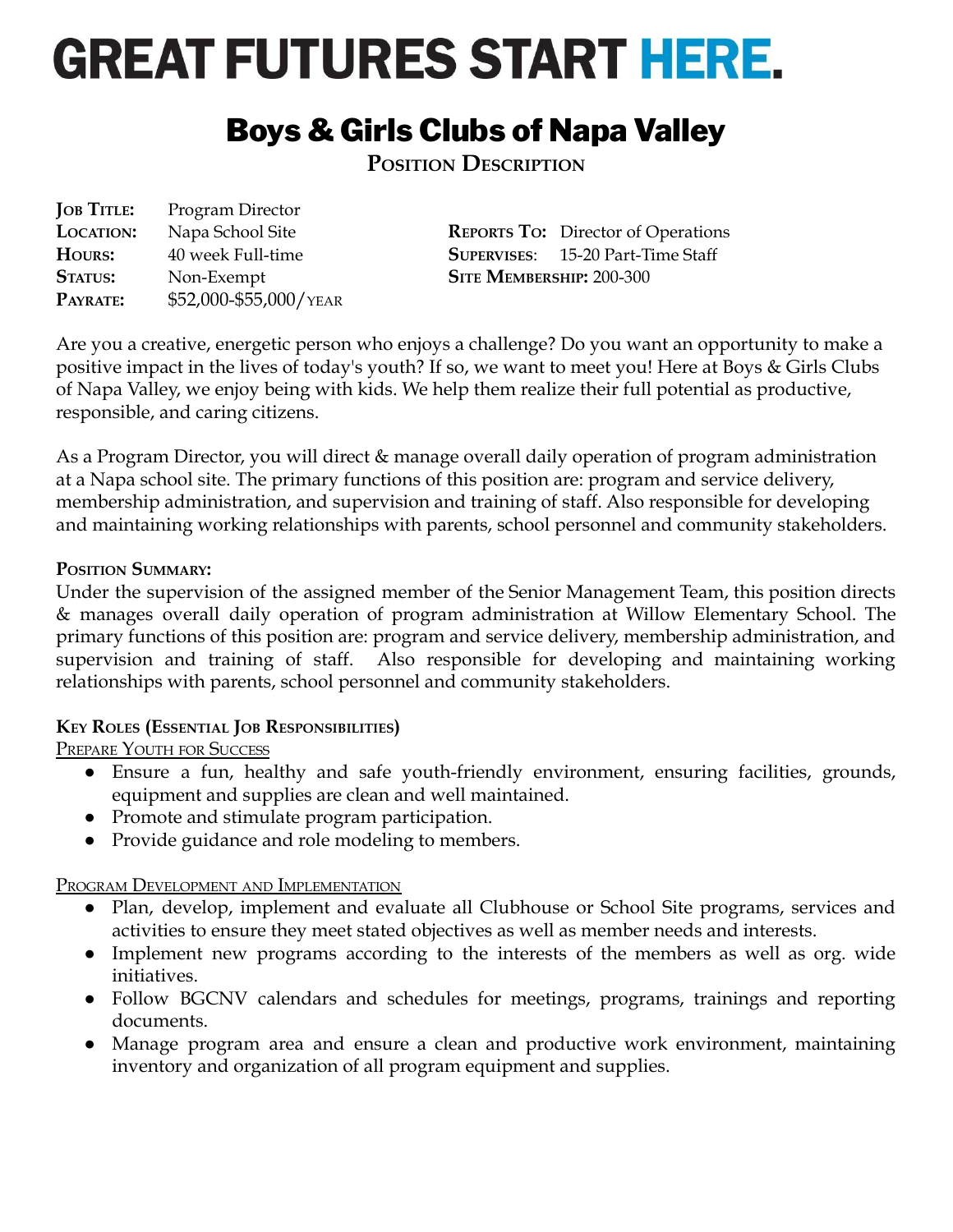#### **SUPERVISION**

- Ability to independently recruit, interview, select, manage and motivate a team of part-time staff, ensuring productive and effective performance.
- Support staff towards ongoing learning and improvement with a constant focus on program innovation.
- Model exemplary performance and ideal program implementation for staff.
- Ability to independently supervise small and large groups of youth in a recreation and educational setting, both indoors and outdoors, with youth safety as a top priority.
- Recognize and react quickly to problems and stop the undesirable activity.
- Complete accident or incident reports when appropriate, according to company procedures.
- Ensure staff adhere to the BGCNV Code of Conduct.

### ADMINISTRATIVE DUTIES

- Complete attendance reports, snack orders, program schedules, Quarterly Clubhouse Report, site reports, calendars and other reporting requirements in accordance with due dates.
- Conducts regular meetings with staff, school personnel and immediate supervisor.
- Maintain required average daily attendance.
- Market program through a variety of sources: school newsletter/website, monthly take-home calendars, etc.
- Purchase Clubhouse or School Site supplies & make deposits in accordance with internal budgeting and cash handling procedures.
- Manages school site monthly program and annual membership fees.

# ADDITIONAL RESPONSIBILITIES

- Attend and assist with special events & fundraisers including (but not limited to) annual Crab Feed, Gala, Youth of the Year and Halloween Carnival.
- Participate in team meetings as requested.
- Attend trainings offered through BGCNV or partner agencies as requested by immediate supervisor.
- Maintain open communication and a positive relationship with other staff, parents, teachers, tutors and other school personnel.
- Communicate concerns or issues with immediate supervisor as they arise.
- Responsible for leading or supporting summer and day camp programs on non-school days at various locations, as needed.
- Responsible for the site operation of daily Child Nutrition Program (CACFP, SFSP): assuring snack service is compliant with program regulations, managing inventory and submitting food orders, maintaining snack program service documentation, training part-time staff on program compliance and procedure, supervising staff and participants during snack program. Attend Child Nutrition Program trainings annually and as needed.

# EMPLOYMENT REQUIREMENTS

- Bachelors' Degree from an accredited college or university preferred, or equivalent experience. *Must be able to meet minimum qualification of school district Instructional Aide as set forth by NVUSD.*
- Pre-employment Tuberculosis and Live Scan screenings required.
- Mandatory CPR and First Aid Certifications (trainings provided by BGCNV).